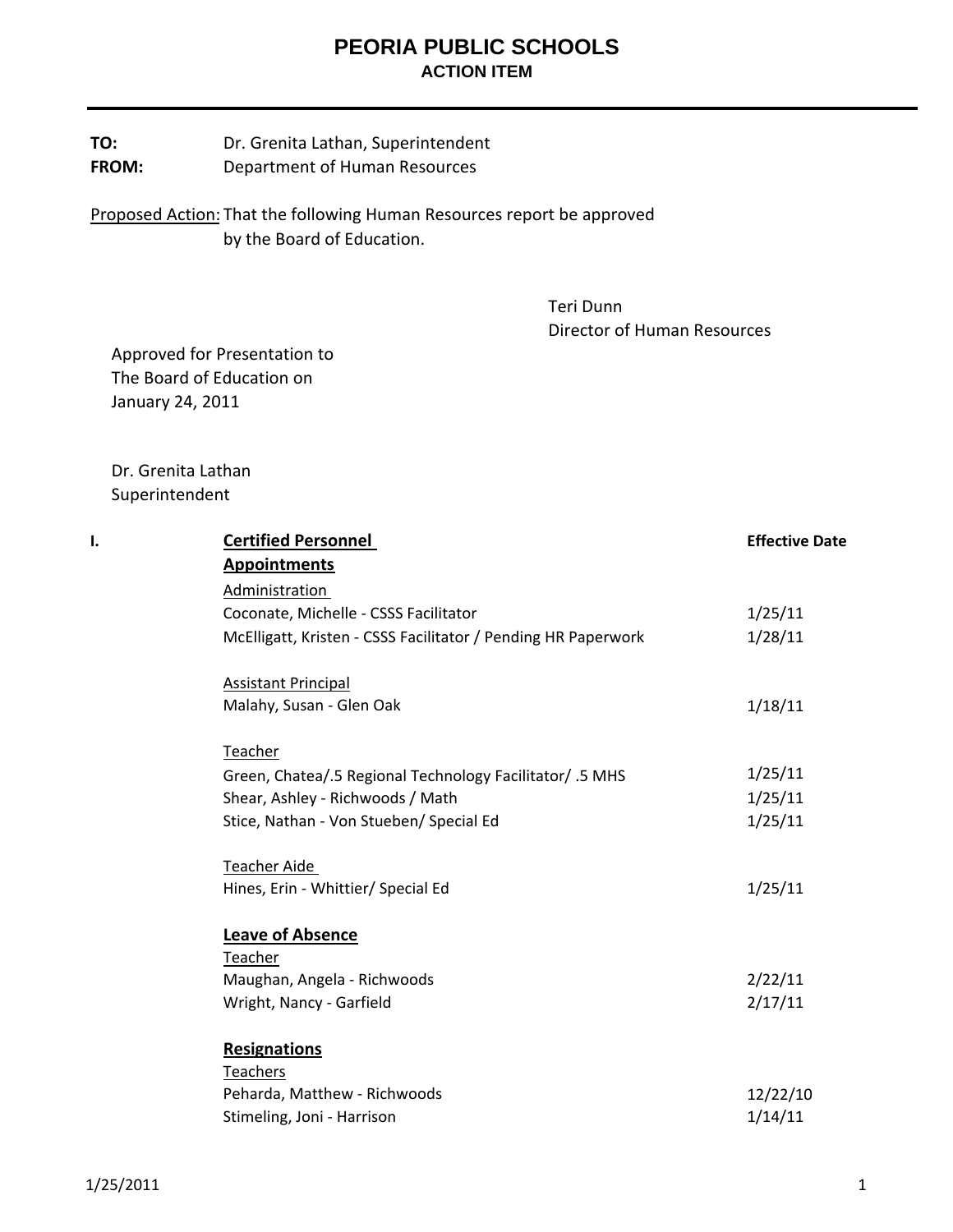|    | <b>PEORIA PUBLIC SCHOOLS</b><br><b>ACTION ITEM</b>                                             |                       |
|----|------------------------------------------------------------------------------------------------|-----------------------|
|    | Knight, Katharine -Manual                                                                      | 1/14/11               |
|    | Leggin, Emily - Von Stuben                                                                     | 1/21/11               |
|    | <b>Rescinded Previous Employment Offer</b>                                                     |                       |
|    | Teacher<br>Blanchard, Sarah -Manual                                                            | 1/11/11               |
|    | <b>Retirements</b>                                                                             |                       |
|    | Kokos, Rhonda G - Franklin-Edison/ Special Ed Teacher                                          | 6/15/15               |
| П. | <b>Non-Certified Personnel</b>                                                                 | <b>Effective Date</b> |
|    | <b>Appointments</b><br>Administration                                                          |                       |
|    | Millinger, Melissa - (PT) PAS Project Facilitator                                              | 1/25/11               |
|    | Coach                                                                                          |                       |
|    | Behrens, Jeremy - Washington / Drama                                                           | 1/25/11               |
|    | Patrnchak, Natalie - Washington/Dance                                                          | 1/25/11               |
|    | Clerical                                                                                       |                       |
|    | Burrell, Nicole - Secretary A for Instructional Improvement,                                   |                       |
|    | pending HR paperwork                                                                           | 2/7/11                |
|    | Reclassification                                                                               |                       |
|    | Nordsiek, Debra - Administrative Accounting Clerk to Data<br><b>Processing Systems Analyst</b> | 7/1/10                |
|    | Retirement                                                                                     |                       |
|    | Transportation                                                                                 |                       |
|    | Mariner, Alfa - Monitor<br>Lohnes, Vickie - Driver                                             | 1/28/11<br>3/31/11    |
|    | Resignations                                                                                   |                       |
|    | Administration                                                                                 |                       |
|    | Stockton - Shangraw, Stacey                                                                    | 1/31/11               |
|    | <b>Nurse</b>                                                                                   |                       |
|    | Lavin, M Camille - Richwoods                                                                   | 1/17/11               |
|    | Transportation                                                                                 |                       |
|    | Hardy, Jakiya - Monitor                                                                        | 1/13/11               |
|    | Parent Educator                                                                                |                       |
|    | Rodriguez, Ashley - Valeska                                                                    | 1/21/11               |

## **Leave of Absence**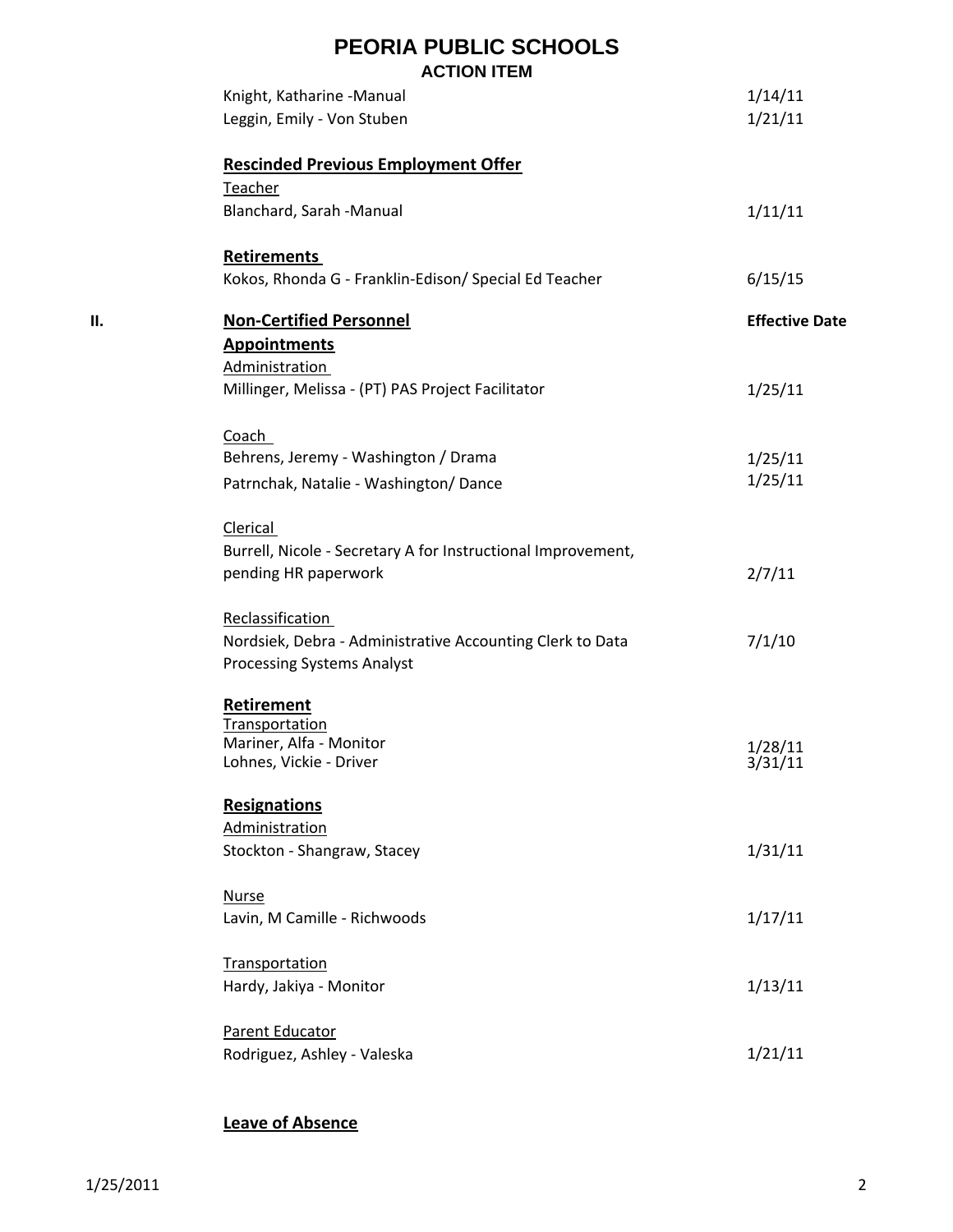## **PEORIA PUBLIC SCHOOLS ACTION ITEM**

|    | Transportation                                        |                       |
|----|-------------------------------------------------------|-----------------------|
|    | Hughes, Daniel - Driver                               | $1/13/11 - 02/13/11$  |
|    | <b>Transfers</b>                                      |                       |
|    | Cafeteria                                             |                       |
|    | Anderson, Dawn - PT General Help/Cafeteria Substitute | 1/24/11               |
|    | <b>Rescinded Previous Employment Offer</b>            |                       |
|    | Transportation                                        |                       |
|    | Gonzalez, Daniel - Driver                             | 1/24/11               |
|    | <b>Suspension</b>                                     |                       |
|    | <b>Transportation</b>                                 |                       |
|    | Thomas, Serrano - Driver                              | 1/12/11               |
|    | <b>Terminations</b>                                   |                       |
|    | Transportation                                        |                       |
|    | Thomas, Serrano - Driver                              | 1/25/11               |
| Ш. | <b>Certified Substitutes</b>                          | <b>Effective Date</b> |
|    | <b>Appointments</b>                                   |                       |
|    | Teacher                                               |                       |
|    | Beveridge, William                                    | 1/25/11               |
|    | Cantonwine, Jessica                                   | 1/25/11               |
|    | Evans, Talisha                                        | 1/25/11               |
|    | Gehrke, Alisha                                        | 1/25/11               |
|    | Howard, Lisa                                          | 1/25/11               |
|    | Knapp, Elizabeth                                      | 1/25/11               |
|    | McAdams, Raelynn                                      | 1/25/11               |
|    | Nelson, Carly                                         | 1/25/11               |
|    | Radetic, Jacqueline                                   | 1/25/11               |
|    | Steffen, Shannon                                      | 1/25/11               |
|    | Resignations                                          |                       |
|    | Teacher                                               |                       |
|    | Conner, William                                       | 1/10/11               |
|    | Graham, Valentino                                     | 1/10/11               |
|    | Klockenga, Frederica                                  | 1/10/11               |
|    | Linman, Jane                                          | 1/10/11               |
|    | Monroe, Sally                                         | 1/10/11               |
|    | Schubert, Grant                                       | 1/10/11               |
|    | Walker, Cynthia                                       | 1/10/11               |
|    |                                                       |                       |

## **IV. Non‐Certified Substitutes Effective Date Appointments**